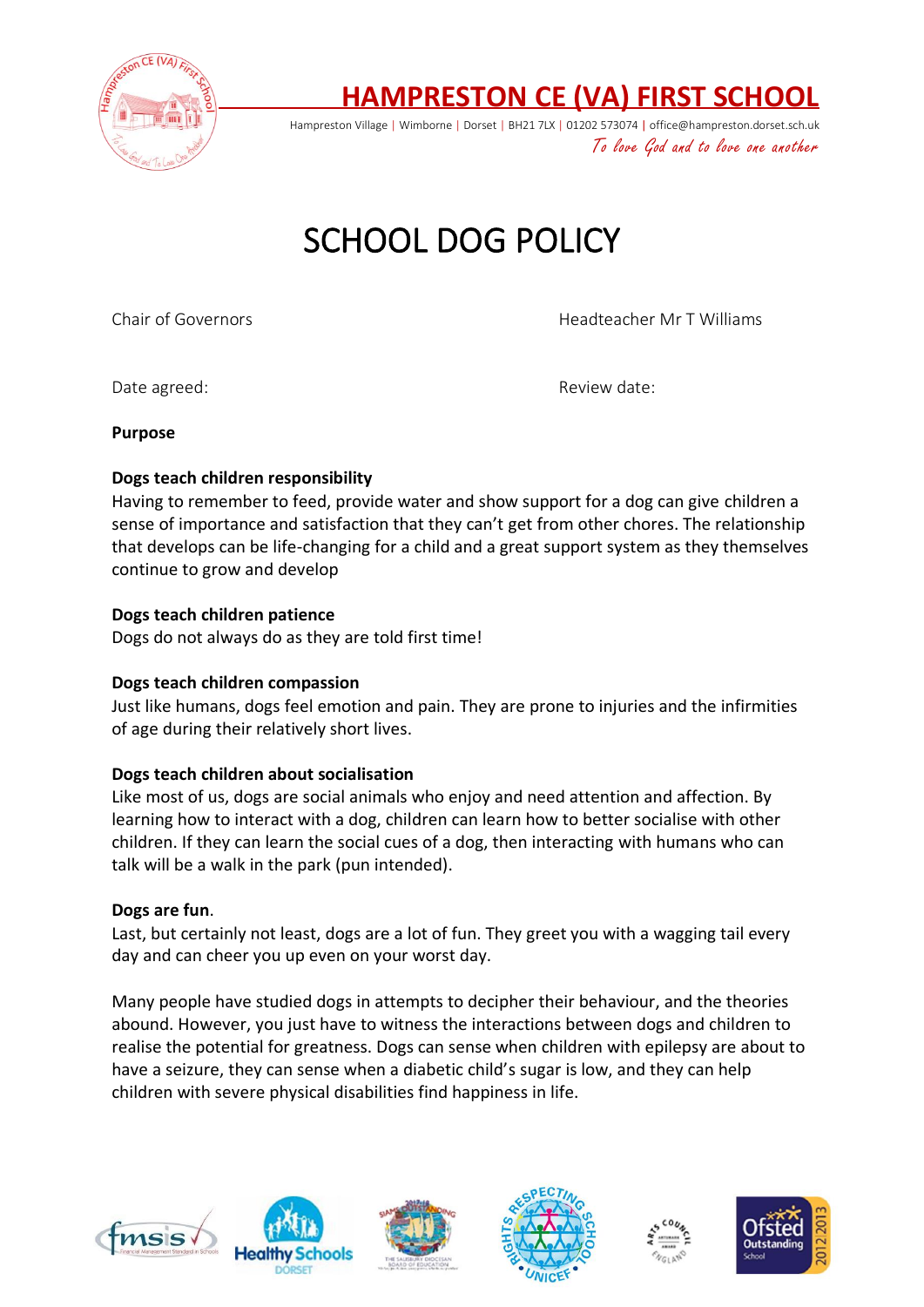#### **Introduction**

Hampreston's school dog, Pippin has been living with Mr Williams since August 2021 when he was an 8 week old puppy. He is a very caring and well behaved dog who will undergo training and assessment to ensure he is the right temperament to become a real asset to Hampreston First School.

Pippins's Mother and father are both Toy Poodles.

Pippin is a member of the Cliverton which means he has public liability insurance. This means he is able to come into school. Pippin regularly visits the vet for check-ups and yearly vaccinations.

In addition to the 5 key reasons for Pippin joining us outlined in the purpose, we also believe he will improve the children's abilities within the schools core values and take our attendance levels to new highs

#### **Guidelines to interaction with the School Dog**

- Under no circumstances will children have close interaction with the school dog unless the school has permission from parents/carers.
- Once permission has been given, no child shall be forced into interaction with the school dog if this makes them feel unhappy in anyway.
- At all times, interaction with the school dog must be controlled and safe for adults, children and the school dog himself. If the following guidelines are not followed interaction with the school dog will be cancelled.
- At all times of interaction, there must be an authorised adult who takes the leading role when interacting with the school dog. If children, or visiting adults, do not abide by the guidance given by the authorised adult, the interaction will be cancelled.

The following guidelines must be followed when interacting with the school dog. These guidelines apply to all adults and children:

- Never enter the school dog's room without an authorised adult
- If the door to the school dog's room is shut make sure you knock and wait for the authorised adult to let you in. Never let yourself in as the school dog might not be ready.
- There must be an authorised adult present during all interaction
- Always approach the school dog calmly (voice and movement)
- Always approach the school dog slowly
- Never run up to the school dog
- To start interaction, the back of a hand will be offered for the school dog to sniff
- Keep noise levels low during interaction with the school dog